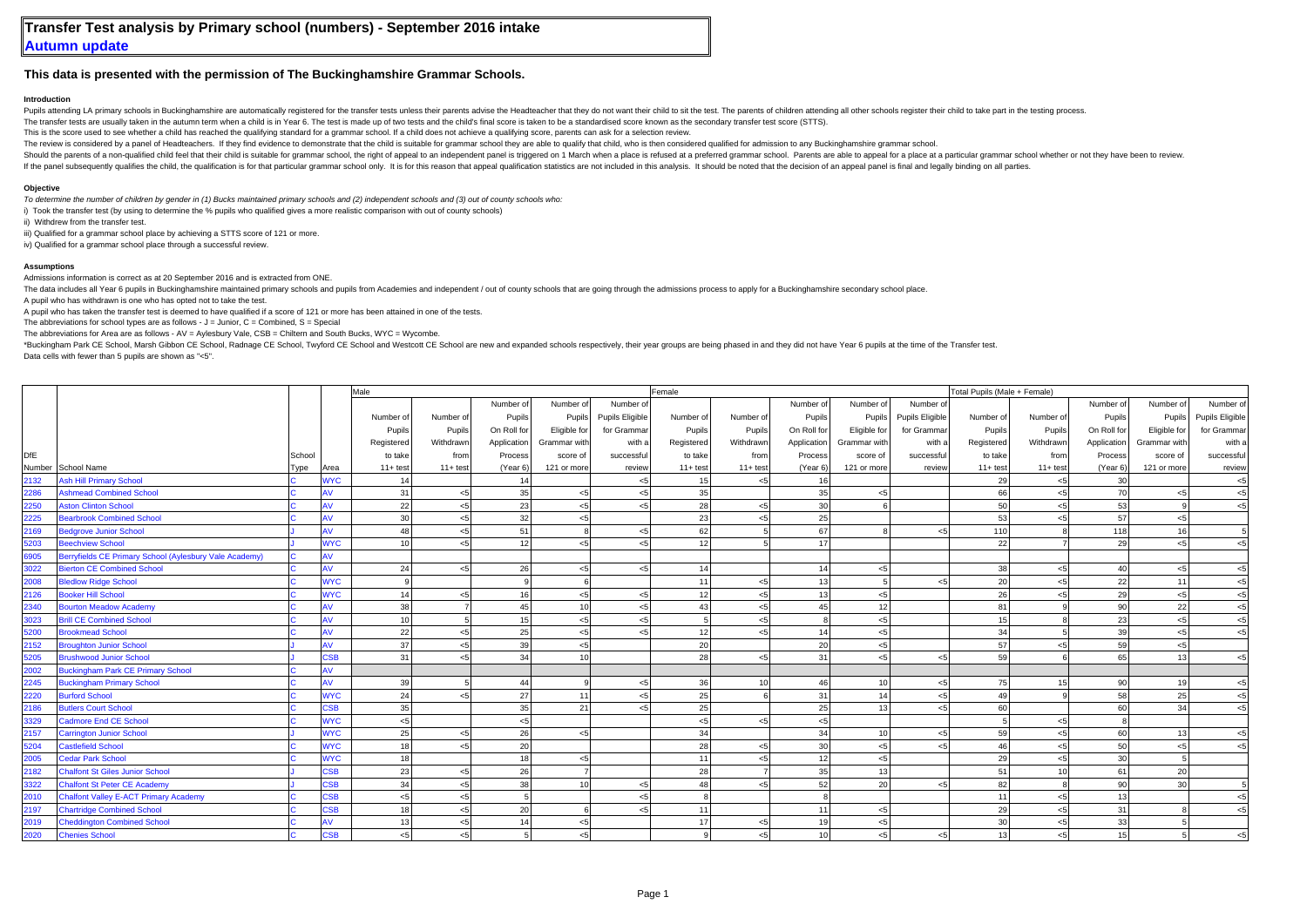|              |                                                                            |        |                  | Male                 |                |                 |                      | Female<br>Total Pupils (Male + Female) |                      |                |                      |                |                 |            |                     |             |                      |                 |
|--------------|----------------------------------------------------------------------------|--------|------------------|----------------------|----------------|-----------------|----------------------|----------------------------------------|----------------------|----------------|----------------------|----------------|-----------------|------------|---------------------|-------------|----------------------|-----------------|
|              |                                                                            |        |                  |                      |                | Number of       | Number of            | Number o                               |                      |                | Number of            | Number of      | Number o        |            |                     | Number of   | Number of            | Number of       |
|              |                                                                            |        |                  | Number of            | Number of      | Pupils          | Pupils               | Pupils Eligible                        | Number of            | Number of      | Pupils               | Pupils         | Pupils Eligible | Number of  | Number of           | Pupils      | Pupils               | Pupils Eligible |
|              |                                                                            |        |                  | Pupils               | Pupils         | On Roll for     | Eligible for         | for Grammar                            | Pupils               | Pupils         | On Roll for          | Eligible for   | for Grammar     | Pupils     | Pupils              | On Roll for | Eligible for         | for Grammar     |
|              |                                                                            |        |                  | Registered           | Withdrawn      | Application     | Grammar with         | with a                                 | Registered           | Withdrawn      | Application          | Grammar with   | with a          | Registered | Withdrawn           | Application | Grammar with         | with a          |
| <b>DfE</b>   |                                                                            | School |                  | to take              | from           | Process         | score of             | successful                             | to take              | from           | Process              | score of       | successful      | to take    | from                | Process     | score of             | successful      |
|              | Number School Name                                                         | Гуре   | Area             | $11 + test$          | $11+ test$     | (Year 6)        | 121 or more          | review                                 | $11+ test$           | $11 + test$    | (Year 6)             | 121 or more    | review          | $11+ test$ | $11 + \text{test}$  | (Year 6)    | 121 or more          | review          |
| 2229         | <b>Chepping View Primary Academy</b>                                       |        | <b>NYC</b>       | 33                   |                | 33              | 6                    | $<$ 5                                  | 27                   |                | 27                   | $<$ 5          | $<$ 5           | 60         |                     | 60          |                      | $< 5\,$         |
| 3034         | <b>Chesham Bois CE Combined School</b>                                     |        | <b>SB</b>        | 14                   |                | 14              | 5 <sup>1</sup>       |                                        | 19                   |                | 19                   | $< 5\,$        |                 | 33         |                     | 33          | $\overline{7}$       |                 |
| 2235<br>3309 | <b>Claytons Primary School</b><br><b>Cuddington &amp; Dinton CE School</b> |        | <b>WYC</b>       | 25<br>9              | $< 5\,$<br>5   | 28<br>14        | 9<br>6               | < 5                                    | 15<br>11             | < 5<br>$< 5$   | 17<br>12             | $5$<br>6       | $<$ 5           | 40<br>20   | 5 <sub>5</sub><br>6 | 45<br>26    | 11<br>12             | $<$ 5           |
| 3038         | <b>Curzon CE Combined School</b>                                           |        | <b>SB</b>        | $\overline{7}$       | < 5            | 8               |                      |                                        | 11                   | < 5            | 14                   | $5$            | $\prec$         | 18         | $< 5$               | 22          | < 5                  | $< 5$<br>$< 5$  |
| 5208         | <b>Danesfield School</b>                                                   |        | <b>WYC</b>       | 29                   | ${<}5$         | 33              | 14                   | $< 5$                                  | 23                   | < 5            | 24                   | 10             | $5$             | 52         | 5                   | 57          | 24                   | < 5             |
| 2013         | Denham Green E-ACT Primary Academy                                         |        | <b>SB</b>        | 8                    |                | 8               |                      |                                        | 6                    |                | 6                    |                |                 | 14         |                     | 14          |                      |                 |
| 2000         | Disraeli School - The                                                      |        | <b>WYC</b>       | 30                   | $< 5\,$        | 31              | < 5                  |                                        | 25                   | < 5            | 29                   | -6             |                 | 55         |                     | 60          |                      |                 |
| 2028         | <b>Dorney School</b>                                                       |        | <b>SB</b>        | 12                   | < 5            | 15              | < 5                  |                                        | 13                   | $< 5$          | 16                   | $< 5$          | $5$             | 25         | 6                   | 31          | $\overline{5}$       | $< 5$           |
| 2009         | <b>Downley School</b>                                                      |        | <b>WYC</b>       | 23                   | < 5            | 26              | $\overline{7}$       | < 5                                    | 30 <sup>1</sup>      | $\overline{5}$ | 35                   | -8             |                 | 53         | 8                   | 61          | 15                   | $< 5$           |
| 2033         | <b>Edlesborough School</b>                                                 |        |                  | 21                   | < 5            | 23              | 5                    |                                        | 15                   | $< 5$          | 16                   | $< 5$          | $<$ 5           | 36         | < 5                 | 39          |                      | < 5             |
| 2282         | <b>Elangeni School</b>                                                     |        | <b>SB</b>        | 28                   | 6              | 34              | 12                   |                                        | 23                   | $< 5$          | 25                   | 12             | $<$ 5           | 51         | 8                   | 59          | 24                   | $< 5$           |
| 2181         | <b>Elmhurst School - The</b>                                               |        | AV               | 10                   | ${<}5$         | 14              |                      |                                        | $\mathbf{8}$         | < 5            | 9                    |                |                 | 18         | 5 <sub>5</sub>      | 23          |                      |                 |
| 2142         | Farnham Common Junior School                                               |        | <b>SB</b>        | 32                   | < 5            | 34              | 8                    | < 5                                    | 22                   | < 5            | 24                   | $<$ 5          | $<$ 5           | 54         | < 5                 | 58          | 12                   | $\overline{5}$  |
| 2507         | <b>Foxes Piece School</b>                                                  |        | <b>VYC</b>       | 6                    | $< 5$          | 10              |                      |                                        | 19                   | <5             | 20                   | $< 5$          |                 | 25         | 5                   | 30          | $< 5$                |                 |
| 3330         | <b>Frieth CE Combined School</b>                                           |        | <b>WYC</b>       | 6                    | $< 5$          | $\overline{7}$  | $<$ 5                |                                        | $6\overline{6}$      |                | $6\overline{6}$      | $5$            |                 | 12         | < 5                 | 13          | $\overline{5}$       |                 |
| 2017         | <b>George Grenville Academy</b>                                            |        | AV               | 10                   |                | 10              | $<$ 5                | < 5                                    | 11                   | < 5            | 15                   | $5$            |                 | 21         | < 5                 | $25\,$      | < 5                  | $<$ 5           |
| 5210         | Gerrards Cross CE School - The                                             |        | <b>SB</b>        | 24                   |                | 24              | 17                   |                                        | 32                   | $< 5$          | 34                   | 15             | $5$             | 56         | $< 5$               | 58          | 32                   | $< 5$           |
| 3063         | <b>Great Horwood CE Combined School</b>                                    |        |                  | $\overline{7}$       | < 5            | 9               | $<$ 5                |                                        | 8                    | < 5            | 12                   |                | $\prec$         | 15         | 6                   | 21          | $< 5$                | $<$ 5           |
| 3040         | <b>Great Kingshill CE Combined School</b>                                  |        | <b>WYC</b>       | 35                   | < 5            | 37              | 18                   |                                        | 18                   |                | 18                   | 5              | $<$ 5           | 53         | $< 5$               | 55          | 23                   | $< 5$           |
| 3036         | <b>Great Missenden CE Combined School</b>                                  |        | <b>SB</b>        | 41                   | 7              | 48              | 14                   | $< 5$                                  | 40                   | $< 5$          | 42                   | 8              | $<$ 5           | 81         | 9                   | 90          | 22                   | $< 5$           |
| 2167         | <b>Grendon Underwood Combined School</b>                                   |        |                  | 10                   | 8              | 18              |                      |                                        | 14                   | 6              | 20                   | < 5            |                 | 24         | 14                  | 38          | $< 5$                |                 |
| 2276         | <b>Haddenham Junior School</b>                                             |        | AV<br>AV         | 34                   | 5              | 39              | 6                    |                                        | 20<br>$\overline{5}$ | < 5            | 24                   | $< 5$          |                 | 54         | $_{9}$              | 63          | 10                   |                 |
| 2333<br>5202 | <b>Halton Combined School</b><br><b>Hamilton Academy</b>                   |        | <b>WYC</b>       | $\overline{7}$<br>37 | $< 5$          | 7<br>40         | < 5<br>13            |                                        | 49                   | < 5            | 5 <sub>5</sub><br>50 | 11             |                 | 12<br>86   | < 5                 | 12<br>90    | $< 5$                |                 |
| 2233         | <b>Hannah Ball School</b>                                                  |        | <b>WYC</b>       |                      | 6              | 14              | < 5                  | $<$ 5                                  | 9                    | $<$ 5          | 12                   | $< 5$          | $<$ 5           | 17         | 9                   | 26          | 24<br>$<$ 5          | $< 5$           |
| 3072         | Hawridge & Cholesbury CE School                                            |        | <b>SB</b>        | $\mathbf{8}$         |                | $\mathbf{R}$    |                      | $5$                                    | $\mathbf{8}$         | < 5            | $\mathbf{Q}$         | $< 5$          |                 | 16         | $< 5$               | 17          | < 5                  | $5$             |
| 2162         | <b>Haydon Abbey School</b>                                                 |        | AV               | 22                   | < 5            | 26              | $<$ 5                |                                        | 24                   | < 5            | 26                   | $5$            |                 | 46         | 6                   | 52          | < 5                  |                 |
| 3333         | <b>Hazlemere CE Combined School</b>                                        |        | <b>WYC</b>       | 16                   | < 5            | 18              | < 5                  | $5$                                    | 14                   | $5$            | 15                   | $< 5$          | $<$ 5           | 30         | $< 5$               | 33          | 5                    | $< 5$           |
| 3025         | <b>High Ash CE Combined School</b>                                         |        | AV               | 10                   | < 5            | 12              | 5 <sup>1</sup>       |                                        | 14                   | 10             | 24                   | 6              |                 | 24         | 12                  | 36          | 11                   |                 |
| 3334         | <b>High Wycombe CE Combined School</b>                                     |        | <b>WYC</b>       | 10                   |                | 10 <sup>1</sup> | < 5                  |                                        | 19                   | < 5            | 20                   | $< 5$          |                 | 29         | $< 5$               | 30          | 5                    |                 |
| 2352         | <b>Highworth Combined School and Nursery</b>                               |        | <b>WYC</b>       | 29                   | < 5            | 32              | < 5                  |                                        | 25                   |                | 25                   | 5              | $5$             | 54         | < 5                 | 57          | $\overline{7}$       | < 5             |
| 2200         | <b>Holmer Green Junior School</b>                                          |        | <b>SB</b>        | 27                   | 8              | 35              | 5                    | $<$ 5                                  | 20                   | < 5            | 24                   | -8             | $<$ 5           | 47         | 12                  | 59          | 13                   | $< 5$           |
| 2345         | <b>Holtspur School</b>                                                     |        | <b>SB</b>        | 14                   | 5              | 19              | < 5                  |                                        | 10                   | < 5            | 13                   | $5$            | $5$             | 24         | 8                   | 32          | $\mathbf{R}$         | $< 5$           |
| 3347         | <b>Holy Trinity CE School</b>                                              |        | <b>WYC</b>       | 37                   | 9              | 46              | 12                   | $< 5$                                  | 29                   |                | 34                   | - 8            | $<$ 5           | 66         | 14                  | 80          | 20                   | $< 5$           |
| 2242         | <b>Hughenden Primary School</b>                                            |        | <b>WYC</b>       | 5                    | < 5            | 8               |                      |                                        | 10 <sup>1</sup>      |                | 10                   | $< 5$          | $<$ 5           | 15         | $< 5$               | 18          | $< 5$                | < 5             |
| 2060         | <b>Ickford Combined School</b>                                             |        | A٧               | $\overline{7}$       |                | $\overline{7}$  | < 5                  |                                        | 8                    |                | 8                    |                |                 | 15         |                     | 15          | $<$ 5                |                 |
| 2168         | <b>Iver Heath Junior School</b>                                            |        | <b>SB</b>        | 29                   | < 5            | 31              | < 5                  | $< 5$                                  | 25                   | $< 5$          | 26                   | $<$ 5          | $<$ 5           | 54         | $< 5$               | 57          | $< 5$                | $< 5\,$         |
| 2061         | <b>Iver Village Junior School</b>                                          |        | <b>SB</b>        | $\overline{7}$       | < 5            | 10              |                      |                                        | 17                   | < 5            | 18                   | < 5            | $<$ 5           | 24         | < 5                 | 28          | < 5                  | < 5             |
| 2018         | <b>Ivingswood Academy</b>                                                  |        | <b>SB</b>        | 9                    | $< 5$          | 12              |                      |                                        | 11                   | $5$            | 15                   |                |                 | 20         | $\overline{7}$      | 27          |                      |                 |
| 2199         | <b>Juniper Hill School</b>                                                 |        | <b>WYC</b>       | 30                   | ${<}5$         | 33<br>29        | 12<br>$\overline{5}$ | <5                                     | 23                   | $\overline{5}$ | 28                   | 6              | $\prec$         | 53         | 8                   | 61          | 18<br>$\overline{7}$ | < 5             |
| 3377<br>2015 | <b>King's Wood School</b><br><b>Lace Hill Academy</b>                      |        | <b>WYC</b><br>AV | 28                   | ${<}5$         |                 |                      |                                        | 27                   | < 5            | 30                   | $5$            |                 | 55         | < 5                 | 59          |                      |                 |
| 2228         | <b>Lane End Primary School</b>                                             |        | <b>WYC</b>       |                      | $< 5$          |                 | < 5                  |                                        | $<$ 5                | < 5            | 5                    |                |                 | 10         | < 5                 | 13          | $<$ 5                |                 |
| 2226         | <b>Lent Rise Combined School</b>                                           |        | <b>SB</b>        | 18                   | $\overline{7}$ | 25              | < 5                  |                                        | 34                   | $< 5$          | 35                   | $\overline{7}$ | <5              | 52         | 8                   | 60          | 9                    | < 5             |
| 2068         | <b>Ley Hill School</b>                                                     |        | SB               | 9                    | < 5            | 13              | $<$ 5                | $<$ 5                                  | 14                   | $5$            | 17                   | < 5            | $5$             | 23         | $\overline{7}$      | 30          | 6                    | $< 5\,$         |
| 2153         | <b>Little Chalfont Primary School</b>                                      |        | <b>SB</b>        | 13                   | $< 5$          | 15              | 9                    | $< 5$                                  | 16                   | < 5            | 19                   | 14             | $<$ 5           | 29         | 5                   | 34          | 23                   | $< 5$           |
| 2071         | <b>Little Kingshill Combined School</b>                                    |        | <b>SB</b>        | 19                   |                | 19              | $\mathbf{8}$         | $5$                                    | 11                   |                | 11                   |                | $<$ 5           | 30         |                     | 30          | 8                    | $5$             |
| 2261         | <b>Long Crendon School</b>                                                 |        | <b>AV</b>        | 12                   | $6 \mid$       | 18              | -51                  |                                        | 9                    | < 5            | 13                   | 5              |                 | 21         | 10                  | 31          | 10                   |                 |
| 3043         | <b>Longwick CE Combined School</b>                                         |        | <b>WYC</b>       | 11                   |                | 11              | < 5                  |                                        | 8                    |                | 8                    |                |                 | 19         |                     | 19          | < 5                  |                 |
| 5206         | <b>Loudwater Combined School</b>                                           |        | <b>WYC</b>       | 14                   | < 5            | 16              | < 5                  |                                        | 9                    | < 5            | 13                   | $5$            | 5>              | 23         |                     | 29          |                      | < 5             |
| 2263         | <b>Manor Farm Community Junior School</b>                                  |        | <b>WYC</b>       | 34                   | < 5            | 38              | 11                   | < 5                                    | 21                   |                | 21                   | $5$            |                 | 55         | < 5                 | 59          | 14                   | < 5             |
| 3012         | Marsh Gibbon CE School                                                     |        | <b>AV</b>        | 6                    |                | 6               | $<$ 5                |                                        | < 5                  |                | < 5                  |                |                 | 9          |                     | 9           | $< 5$                |                 |
| 2123         | <b>Meadows School - The</b>                                                |        | <b>WYC</b>       | 14                   |                | 14              |                      |                                        | $\overline{7}$       |                | $\overline{7}$       |                |                 | 21         |                     | 21          |                      |                 |
| 2006         | <b>Millbrook Combined School</b>                                           |        | <b>WYC</b>       | 28                   | < 5            | 30              | $<$ 5                |                                        | 30                   |                | 30                   | $< 5$          |                 | 58         | $<$ 5               | 60          | $< 5$                |                 |
| 3046         | Monks Risborough CE Primary School                                         |        | <b>WYC</b>       | 16                   | $< 5$          | 18              | 6                    | $<$ 5                                  | 10                   | < 5            | 12                   | $< 5$          |                 | 26         | < 5                 | 30          | -91                  | < 5             |
| 2335         | <b>Naphill &amp; Walters Ash School</b>                                    |        | <b>WYC</b>       | 22                   | $\overline{7}$ | 29              | 5 <sup>1</sup>       |                                        | 16                   | < 5            | 20                   | $< 5$          | $5$             | 38         | 11                  | 49          | 8                    | $< 5$           |
| 3061         | <b>Newton Longville CE Combined School</b>                                 |        |                  | 15                   | < 5            | 18              | $<$ 5                |                                        | 12                   | < 5            | 13                   | $< 5$          |                 | 27         | $< 5$               | 31          | 6                    |                 |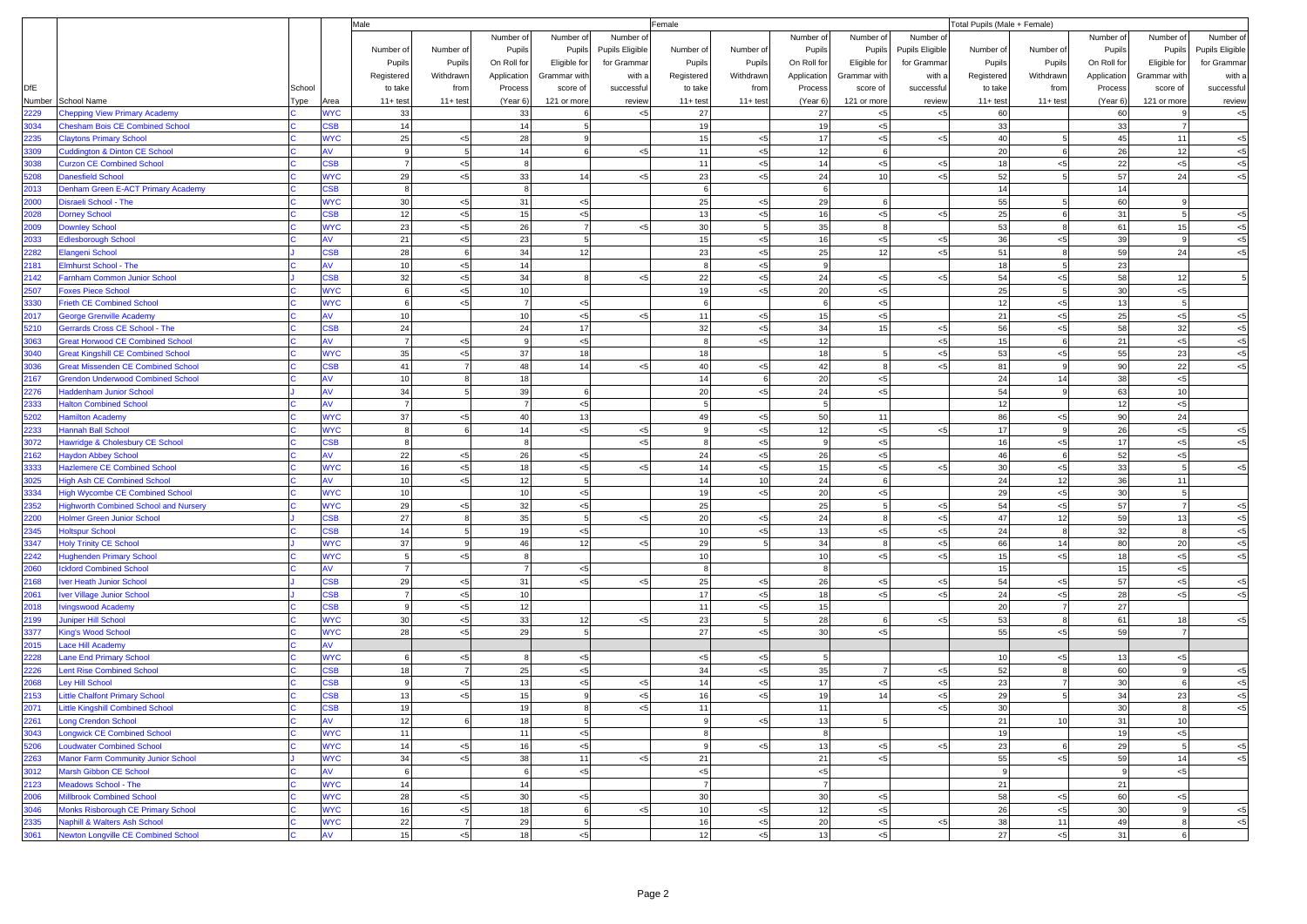|              |                                                                     |        | Male                     |                    |                |                |                |                 | Female         |                |                    |                  |                 | Total Pupils (Male + Female) |                    |             |                |                 |  |
|--------------|---------------------------------------------------------------------|--------|--------------------------|--------------------|----------------|----------------|----------------|-----------------|----------------|----------------|--------------------|------------------|-----------------|------------------------------|--------------------|-------------|----------------|-----------------|--|
|              |                                                                     |        |                          |                    |                | Number of      | Number of      | Number of       |                |                | Number of          | Number of        | Number of       |                              |                    | Number of   | Number of      | Number of       |  |
|              |                                                                     |        |                          | Number of          | Number of      | Pupils         | Pupils         | Pupils Eligible | Number of      | Number of      | Pupils             | Pupils           | Pupils Eligible | Number of                    | Number of          | Pupils      | Pupils         | Pupils Eligible |  |
|              |                                                                     |        |                          | Pupils             | Pupils         | On Roll for    | Eligible for   | for Grammar     | Pupils         | Pupils         | On Roll for        | Eligible for     | for Grammar     | Pupils                       | Pupils             | On Roll for | Eligible for   | for Grammar     |  |
|              |                                                                     |        |                          | Registered         | Withdrawn      | Application    | Grammar with   | with a          | Registered     | Withdrawn      | Application        | Grammar with     | with a          | Registered                   | Withdrawn          | Application | Grammar with   | with a          |  |
| <b>DfE</b>   |                                                                     | School |                          | to take            | from           | Process        | score of       | successful      | to take        | from           | Process            | score of         | successful      | to take                      | from               | Process     | score of       | successful      |  |
| Number       | School Name                                                         | Гуре   | Area                     | $11 + \text{test}$ | $11+ test$     | (Year 6)       | 121 or more    | review          | $11 + test$    | $11 + test$    | (Year 6)           | 121 or more      | review          | $11 + test$                  | $11 + \text{test}$ | (Year 6)    | 121 or more    | review          |  |
| 3014         | <b>North Marston CE School</b>                                      |        |                          | < 5                | $<$ 5          |                | < 5            |                 |                | $<$ 5          |                    | $<$ 5            |                 | 11                           | < 5                | 14          | $<$ 5          |                 |  |
| 2001         | <b>Oak Green School</b>                                             |        | AV                       | 25                 | $< 5$          | 28             |                | < 5             | 32             |                | 32                 | ${<}5$           | <5              | 57                           | $< 5$              | 60          | $< \! 5$       | $< 5$           |  |
| 3100         | <b>Oakley CE Combined School</b>                                    |        | AV                       | < 5                | $< 5$          | $<$ 5          |                |                 | $< 5$          | < 5            | 5                  | $< 5$            |                 |                              | $< 5$              | 9           | $< 5$          |                 |  |
| 2184         | <b>Oakridge School</b>                                              |        | <b>WYC</b>               | 24                 | $< 5$          | 25             | $< 5$          |                 | 30             | $5$            | 31                 | $< 5$            |                 | 54                           | $5$                | 56          | $< 5$          |                 |  |
| 3375         | Our Lady's Catholic Primary School                                  |        | <b>CSB</b>               | 16                 | <5             | 18             | 9              |                 | 11             | < 5            | 13                 | $< 5$            |                 | 27                           | $< 5$              | 31          | 12             |                 |  |
| 5201         | <b>Overstone Combined School</b>                                    |        | AV                       | 19                 |                | 19             | 5              |                 | -8             | < 5            | 10                 |                  |                 | 27                           | < 5                | 29          | $\overline{5}$ |                 |  |
| 3015         | <b>Padbury CE School</b>                                            |        | AV                       | < 5                |                | $< 5$          |                |                 | 5              |                | 5 <sub>l</sub>     | $< 5\,$          | $<$ 5           | 6                            |                    | 6           | $< 5$          | $< 5$           |  |
| 2204         | <b>Prestwood Junior School</b>                                      |        | <b>CSB</b>               | 25                 | 6              | 31             | 5              |                 | 20             | $<$ 5          | 21                 | $< 5\,$          |                 | 45                           |                    | 52          |                |                 |  |
| 2011         | <b>Princes Risborough Primary School</b>                            |        | <b>WYC</b>               | 14                 | $5$            | 15             | $< 5$          |                 | 18             | < 5            | 19                 | $5$              | $\leq$          | 32                           | $5$                | 34          | 5              | $< 5$           |  |
| 3074         | <b>Quainton CE Combined School</b>                                  |        | AV                       | 10                 |                | 10             | $<$ 5          |                 | 10             | 6              | 16                 | $< 5$            | $5$             | 20                           | -6                 | 26          | 6              | $< 5$           |  |
| 3339         | Radnage CE Primary School                                           |        | <b>WYC</b>               |                    |                |                |                |                 |                |                |                    |                  |                 |                              |                    |             |                |                 |  |
| 2292         | <b>Robertswood School</b>                                           |        | <b>CSB</b>               | 29                 |                | 36             | 5              | < 5             | 19             | < 5            | 22                 | $< 5$            | $<$ 5           | 48                           | 10                 | 58          |                | $< 5\,$         |  |
| 2038         | <b>Roundwood Primary School</b>                                     |        | AV                       | $\overline{7}$     | 5              | 12             | $< 5$          |                 | $\overline{7}$ | < 5            | 8                  |                  | $\leq$          | 14                           | 6                  | 20          | $< \! 5$       | < 5             |  |
| 3326         | Seer Green CE Combined School                                       |        | <b>CSB</b>               | 13                 | $< 5$          | 17             | 6              | < 5             | 14             | < 5            | 15                 | 5                | $5$             | 27                           | 5                  | 32          | 11             | < 5             |  |
| 2255         | <b>Spinfield School</b>                                             |        | <b>WYC</b>               | 13                 | $< 5$          | 15             | $< 5$          | $< 5$           | 17             |                | 17                 | 10               | $< 5$           | 30                           | $5$                | 32          | 12             | < 5             |  |
| 3367         | St Edward's Catholic Junior School                                  |        | AV                       | 29                 | $5$            | 33             | 8              | $5$             | 28             | < 5            | 31                 | 6                | <5              | 57                           | $\overline{7}$     | 64          | 14             | $< 5$           |  |
| 3008         | St James and St John CE Primary School                              |        | AV                       | 8                  | $5$            | 12             |                | $< 5$           | $< 5$          | $<$ 5          | 7                  | $< 5$            |                 | 12                           | $\overline{7}$     | 19          | $< 5$          | < 5             |  |
| 3336         | <b>St John's CE Combined School</b>                                 |        | <b>WYC</b>               | 17                 | $< 5$          | 21             | $< 5$          | $< 5$           | - 9            | < 5            | 11                 | ${<}5$           |                 | 26                           | 6                  | 32          |                | $< 5$           |  |
| 3371         | <b>St Joseph's Catholic Primary School</b>                          |        | CSB                      | 25                 | $5$            | 29             | $< 5$          | $5$             | 30             | $<$ 5          | 31                 | $\overline{7}$   | <5              | 55                           | $\overline{5}$     | 60          |                | $< 5$           |  |
| 3376         | <b>St Louis Catholic Combined School</b>                            |        | AV                       | 10 <sup>1</sup>    | $< 5$          | 12             | $< 5$          | $5$             | 17             | < 5            | 19                 | ${<}5$           |                 | 27                           | $5$                | 31          | 5              | $< 5$           |  |
| 3328         | St Mary & All Saints CE Primary School                              |        | <b>CSB</b>               | 19                 |                | 19             | 11             | $5$             | 11             |                | 11                 | 5                | $5$             | 30                           |                    | 30          | 16             | $< 5$           |  |
| 3320         | St Mary's CE Primary School, Amersham                               |        | CSB                      | 23                 | $< 5$          | 24             | 15             |                 | 22             |                | 22                 | 12               |                 | 45                           | $< 5$              | 46          | 27             |                 |  |
| 3020         | <b>St Mary's CE School</b>                                          |        | AV                       | 27                 | $< 5$          | 30             | $\overline{5}$ | $5$             | 25             | $<$ 5          | 26                 | 8                | $5$             | 52                           | $5$                | 56          | 13             | $< 5$           |  |
| 3053         | St Mary's Farnham Royal CE Primary School                           |        | <b>CSB</b>               | 22                 | $\overline{7}$ | 29             | $< 5$          | $< 5$           | 18             | < 5            | 20                 |                  |                 | 40                           | 9                  | 49          | $< 5$          | $< 5\,$         |  |
| 4701         | St Michael's Catholic School (Primary Phase)                        |        | <b>WYC</b>               | 25                 | $< 5$          | 29             | 9              | < 5             | 27             | < 5            | 30<br>$\mathbf{9}$ | 5                | <5              | 52                           | $\overline{7}$     | 59          | 14             | 5               |  |
| 3017         | <b>St Michael's CE Combined School</b>                              |        | AV                       | 14                 | $< 5$          | 18             | $< 5$          |                 | 6              | $<$ 5          |                    | $< 5\,$          |                 | 20                           |                    | 27          | $< 5$<br>6     |                 |  |
| 3346         | <b>St Nicolas' CE Combined School</b>                               |        | <b>CSB</b>               | 13                 | $5$            | 17             | $< 5$          |                 | 14             | < 5            | 16                 | ${<}5$           | <5              | 27                           | 6                  | 33          |                | $< 5\,$         |  |
| 3342         | <b>St Paul's CE Combined School</b>                                 |        | <b>WYC</b>               | 15<br>$\mathsf{Q}$ | $5$            | 17             | $<$ 5          |                 | 13             | < 5            | 15                 | $< 5$            |                 | 28                           | < 5                | 32          | 6              |                 |  |
| 3361         | <b>St Peter's Catholic Primary School</b>                           |        | <b>WYC</b><br><b>CSB</b> | 10 <sup>1</sup>    | $5$            | 12             | $< 5$          |                 | 14<br>17       |                | 14                 | 5                | <5              | 23<br>27                     | $5$                | 26          |                | $< 5$           |  |
| 3102<br>2107 | <b>St Peter's CE Combined School</b>                                |        | AV                       | 14                 | $5$            | 13<br>14       | $< 5$<br>$< 5$ | $< 5$           | 14             | < 5<br>< 5     | 18<br>15           | $5$              |                 | 28                           | $< 5$<br>$< 5$     | 31<br>29    | $< 5$<br>$< 5$ | < 5             |  |
|              | Steeple Claydon School                                              |        | AV                       | 11                 |                | 12             |                | $5$             | 15             |                | 15                 | $< 5\,$<br>$< 5$ |                 | 26                           | < 5                | 27          | $< 5$          |                 |  |
| 2108<br>2354 | <b>Stoke Mandeville Combined School</b><br>Stoke Poges School - The |        | CSB                      | 27                 | $5$            | 31             | $< 5$          |                 | 23             | $<$ 5          | 26                 | 6                |                 | 50                           | $\overline{7}$     | 57          |                | $< 5$           |  |
| 2269         | <b>Stokenchurch Primary School</b>                                  |        | <b>WYC</b>               | 41                 | $< 5$<br>5     | 46             | 9              | < 5             | 27             | $5$            | 31                 | 6                | <5              | 68                           | 9                  | 77          | 15             | $< 5$           |  |
| 3028         | <b>Stone CE Combined School</b>                                     |        | AV                       | 9                  | $5$            | 10             | $<$ 5          | < 5             | 19             |                | 19                 | 6                |                 | 28                           | < 5                | 29          | $\overline{7}$ | $< 5$           |  |
| 3305         | <b>Swanbourne CE School</b>                                         |        |                          | 11                 | $5$            | 13             | $< 5$          |                 | 9              | $\overline{7}$ | 16                 | $< 5$            |                 | 20                           | 9                  | 29          | $< \! 5$       |                 |  |
| 2205         | <b>Thomas Harding Junior School</b>                                 |        | CSB                      | 25                 | 5              | 30             | 8              | < 5             | 26             | $<$ 5          | 29                 |                  |                 | 51                           |                    | 59          | 13             | $< 5$           |  |
| 2219         | Thomas Hickman School - The                                         |        | AV                       | 26                 | $5$            | 30             |                |                 | 22             | < 5            | 23                 |                  |                 | 48                           | 5                  | 53          |                |                 |  |
| 2280         | <b>Turnfurlong Junior School</b>                                    |        | AV                       | 38                 | $< 5$          | 42             | 9              | $<$ 5           | 47             | < 5            | 48                 | 15               | $<$ 5           | 85                           | 5                  | 90          | 24             | < 5             |  |
| 3056         | <b>Twyford CE School</b>                                            |        | AV                       | 5 <sup>1</sup>     | $< 5$          |                | $< 5$          |                 | 5              | < 5            | $\overline{7}$     |                  |                 | 10                           | $5$                | 13          | $< 5$          |                 |  |
| 2203         | <b>Tylers Green Middle School</b>                                   |        | <b>WYC</b>               | 34                 | $5$            | 36             | $\mathsf{R}$   |                 | 27             |                | 27                 | 8                |                 | 61                           | $5$                | 63          | 16             |                 |  |
| 2317         | <b>Waddesdon Village Primary School</b>                             |        | AV                       | 12                 | $< 5$          | 16             |                |                 | 11             | < 5            | 15                 | $< 5$            | <5              | 23                           | 8                  | 31          | $< 5$          | $< 5$           |  |
| 2258         | <b>Waterside Combined School</b>                                    |        | <b>CSB</b>               | $6 \mid$           | $< 5$          | $\overline{7}$ |                |                 | ${<}5$         | $<$ 5          | 5 <sub>1</sub>     |                  |                 | $\mathsf{Q}$                 | $5$                | 12          |                |                 |  |
| 3029         | <b>Wendover CE Junior School</b>                                    |        | AV                       | 43                 | $5$            | 47             | 16             | $\leq$          | 41             | $<$ 5          | 43                 | -9               | <5              | 84                           |                    | 90          | 25             | $< 5$           |  |
| 2055         | <b>West Wycombe Combined School</b>                                 |        | <b>WYC</b>               | 15                 |                | 15             | $< 5$          |                 | 16             |                | 16                 | $< 5$            | $\leq$          | 31                           |                    | 31          | 5              | < 5             |  |
| 3065         | <b>Westcott CE School</b>                                           |        | AV                       | < 5                |                | $<$ 5          |                |                 | 11             | $<$ 5          | 12                 | < 5              |                 | 12                           | < 5                | 13          | $< 5$          |                 |  |
| 3030         | <b>Weston Turville CE School</b>                                    |        |                          | 9                  | $<$ 5          | 10             |                |                 | 12             |                | 12                 | $< 5$            |                 | 21                           | $5$                | 22          | $< \! 5$       |                 |  |
| 2251         | <b>Whitchurch Combined School</b>                                   |        | AV                       | 11                 | $< 5$          | 13             | $\overline{7}$ |                 | 15             | < 5            | 17                 | 6                | $5$             | 26                           | <5                 | 30          | 13             | $5$             |  |
| 2254         | <b>Widmer End Combined School</b>                                   |        | <b>WYC</b>               | 13                 | $<$ 5          | 14             | < 5            |                 | 16             |                | 16                 | $< 5$            |                 | 29                           | $5$                | 30          | $\overline{7}$ |                 |  |
| 2288         | <b>William Harding Combined School</b>                              |        | AV                       | 43                 | $< 5$          | 47             | 6              |                 | 41             | < 5            | 42                 | < 5              | <5              | 84                           | 5                  | 89          | $\overline{7}$ | $< 5$           |  |
| 3031         | <b>Wingrave CE Combined School</b>                                  |        | AV                       | 11                 |                | 11             | $< 5$          |                 | 6              | $<$ 5          | 10                 |                  |                 | 17                           | $< 5$              | 21          | $< 5$          |                 |  |
| 3101         | <b>Winslow CE Combined School</b>                                   |        | AV                       | 29                 | $5$            | 32             | 5              | < 5             | 17             | < 5            | 19                 | $< 5\,$          |                 | 46                           | 5                  | 51          | 9              | $< 5\,$         |  |
| 2143         | <b>Woodside Junior School</b>                                       |        | <b>CSB</b>               | 11                 | ${<}5$         | 14             | 5 <sub>5</sub> | $< 5$           | 15             | < 5            | 16                 | $< 5$            | $<$ 5           | 26                           | < 5                | 30          | <b>7</b>       | $< 5$           |  |
| 7000         | Maplewood                                                           |        | <b>WYC</b>               |                    |                |                |                |                 |                |                |                    |                  |                 |                              |                    |             |                |                 |  |
| 7013         | <b>Chiltern Wood School</b>                                         |        | <b>WYC</b>               |                    | 17             | 17             |                |                 |                | $\overline{7}$ | $\overline{7}$     |                  |                 |                              | 24                 | 24          |                |                 |  |
| 7018         | <b>Heritage House</b>                                               |        | <b>CSB</b>               |                    |                |                |                |                 |                |                |                    |                  |                 |                              |                    |             |                |                 |  |
| 7023         | <b>Furze Down</b>                                                   |        | AV                       |                    |                |                |                |                 |                |                |                    |                  |                 |                              |                    |             |                |                 |  |
| 7028         | <b>Booker Park Community School</b>                                 |        | AV                       |                    |                |                |                |                 |                |                |                    |                  |                 |                              |                    |             |                |                 |  |